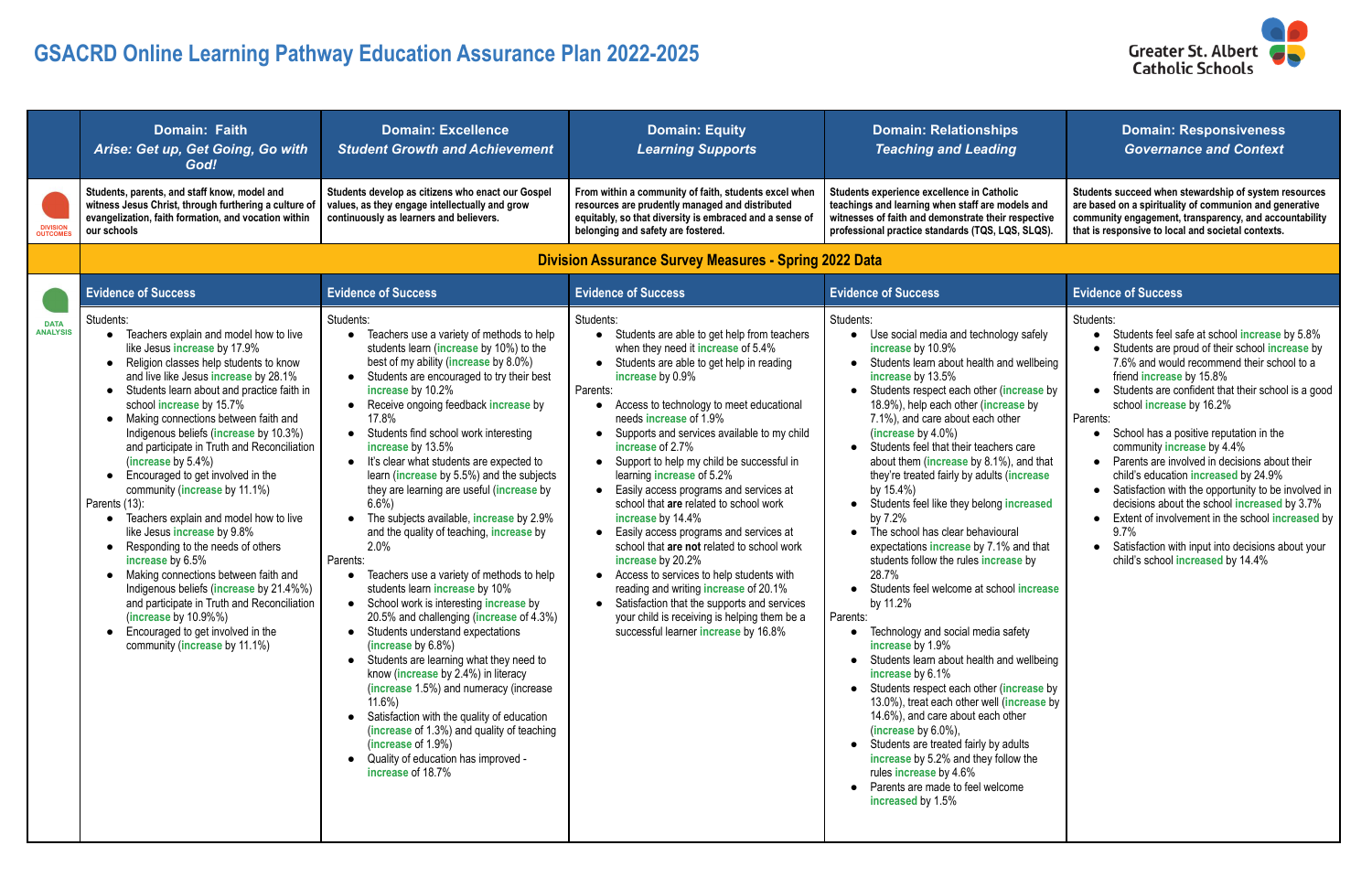## **GSACRD Online Learning Pathway Education Assurance Plan 2022-2025**

|                   | <b>Opportunities for Growth</b>                                                                                                                                                                                                                                                                                                                                                                                                                                                                                                                                                                                                      | <b>Opportunities for Growth</b>                                                                                                                                                                                                                                                                                                                                                                                                       | <b>Opportunities for Growth</b>                                                                                                                                                                                                                                                                                                  | <b>Opportunities for Growth</b>                                                                                                                          | <b>Opportunities for Growth</b>                                                                                                                                                                                                                                |  |
|-------------------|--------------------------------------------------------------------------------------------------------------------------------------------------------------------------------------------------------------------------------------------------------------------------------------------------------------------------------------------------------------------------------------------------------------------------------------------------------------------------------------------------------------------------------------------------------------------------------------------------------------------------------------|---------------------------------------------------------------------------------------------------------------------------------------------------------------------------------------------------------------------------------------------------------------------------------------------------------------------------------------------------------------------------------------------------------------------------------------|----------------------------------------------------------------------------------------------------------------------------------------------------------------------------------------------------------------------------------------------------------------------------------------------------------------------------------|----------------------------------------------------------------------------------------------------------------------------------------------------------|----------------------------------------------------------------------------------------------------------------------------------------------------------------------------------------------------------------------------------------------------------------|--|
|                   | Students:<br>Our results in this domain were very high<br>$\bullet$<br>but an area for growth for our school is<br>active participation in service and charity<br>and building a community within our<br>school.<br>Parents:<br>Religion classes help students to know<br>and live like Jesus decrease by -2.5%<br>Students learn about and practice faith in<br>school <b>decrease</b> by -3.4%                                                                                                                                                                                                                                     | Students:<br>My school work is challenging decrease by<br>$-13.2%$                                                                                                                                                                                                                                                                                                                                                                    | Students:<br>Access to technologies decrease by -0.2%<br>Easy to get help with work decrease by<br>$-0.3%$<br>I can get help with programs not related to<br>school work decrease by -13.8%<br>Parents:<br>Staff are available to help my child decrease<br>by -2.8%                                                             | Students:<br>• Students treat each other well decreased<br>by $-4.3%$<br>Parents:<br>The school has clear behavioural<br>expectations decreased by -3.9% | Students:<br>My school has a positive reputation in the<br>community decreased by -6.4%<br>I know how to access information about my<br>education 0.8%<br>Parents:<br>I know how to access information about my<br>child's education decreased by 0.9%         |  |
|                   | School-based Strategies for School Improvement Based on Stakeholder Input (staff, students and parents)                                                                                                                                                                                                                                                                                                                                                                                                                                                                                                                              |                                                                                                                                                                                                                                                                                                                                                                                                                                       |                                                                                                                                                                                                                                                                                                                                  |                                                                                                                                                          |                                                                                                                                                                                                                                                                |  |
| <b>STRATEGIES</b> | Continue communication with families on<br>a regular basis using a week at a glance<br>format where we can more frequently<br>remind parents about our faith goals and<br>projects<br>• Establish a leadership program with<br>students to encourage more involvement<br>in service and charitable works<br>• Continue to involve students in liturgies<br>and celebrations<br>• Establish small group extracurricular<br>activities to build school community and<br>improve a sense of belonging.<br>• Continue with weekly prayers that focus<br>on faith, prayer, the liturgical calendar,<br>Indigenous beliefs and faith, etc. | Improve our communication with weekly<br>updates where the teachers can contribute<br>their own upcoming learning plans<br>Ensure parents know that they can still<br>access extracurricular programs at their<br>neighbourhood school (ie: sports teams)<br>Include more live demonstrations in classes<br>like science<br>Establish a quarterly student focus group to<br>receive feedback on results and areas for<br>improvement. | • Students will have access to a counsellor at<br>St. Gabes next year which will improve<br>connection and allow students and parents<br>to get assistance in areas that aren't related<br>to school work.<br>• With more flex blocks next year, students will<br>have more access to 1-1 and small group<br>help from teachers. | • Creation of a student handbook for all<br>students in grades 7-12 will help to solidify<br>student expectations.                                       | • With our online junior high joining our high school<br>outreach, we will be able to include the junior<br>high in our advertising, social media, and general<br>communication.<br>Parents from the junior high will be invited to join<br>the school council |  |

## **LEARNING GOAL: St. Gabriel Education Centre will provide robust and engaging learning opportunities**  $\epsilon$  **bur students.**

options available for extracurricular and alternative programming. sults and areas for improvement.

|                                                                                                                                                                                                                                                                                                                                                                                                                                                                                                                                                                                                                                                                                                       | <b>Goals</b>                                                                                                                                                                                                                                                                                                             |  |
|-------------------------------------------------------------------------------------------------------------------------------------------------------------------------------------------------------------------------------------------------------------------------------------------------------------------------------------------------------------------------------------------------------------------------------------------------------------------------------------------------------------------------------------------------------------------------------------------------------------------------------------------------------------------------------------------------------|--------------------------------------------------------------------------------------------------------------------------------------------------------------------------------------------------------------------------------------------------------------------------------------------------------------------------|--|
| <b>FAITH GOAL: Through staff modelling of faith and living like Jesus, St. Gabes students will increase their</b><br>engagement and participation in faith and service practices at school.                                                                                                                                                                                                                                                                                                                                                                                                                                                                                                           | LEARNING GOAL: St. Gabriel Education Centre will pro<br>that will improve interest and increase challenge for ou                                                                                                                                                                                                         |  |
| SCHOOL-BASED STRATEGIES FOR CONTINUAL IMPROVEMENT:<br>Present opportunities for students to join liturgies and celebrations<br>Make connections to faith in lessons and through conversations with students<br>Include the junior high online during liturgies with our priest.<br>Invite our Chaplain to attend liturgies when a priest is unavailable.<br>Advertise our events on social media, through email communications and on our websites and learning management system (Moodle).<br>Focus on our welcoming, safe and caring community at St. Gabes.<br>Involve students in choosing the charities and service work that we commit to.<br>Increase the number of parents completing surveys | SCHOOL-BASED STRATEGIES FOR CONTINUAL IMPROVEMENT:<br>Increase the variety of asynchronous options available to students<br>Improve communication with parents and students regarding option<br>Create a student group to provide feedback quarterly on our result:<br>Increase the number of parents completing surveys |  |

Greater St. Albert